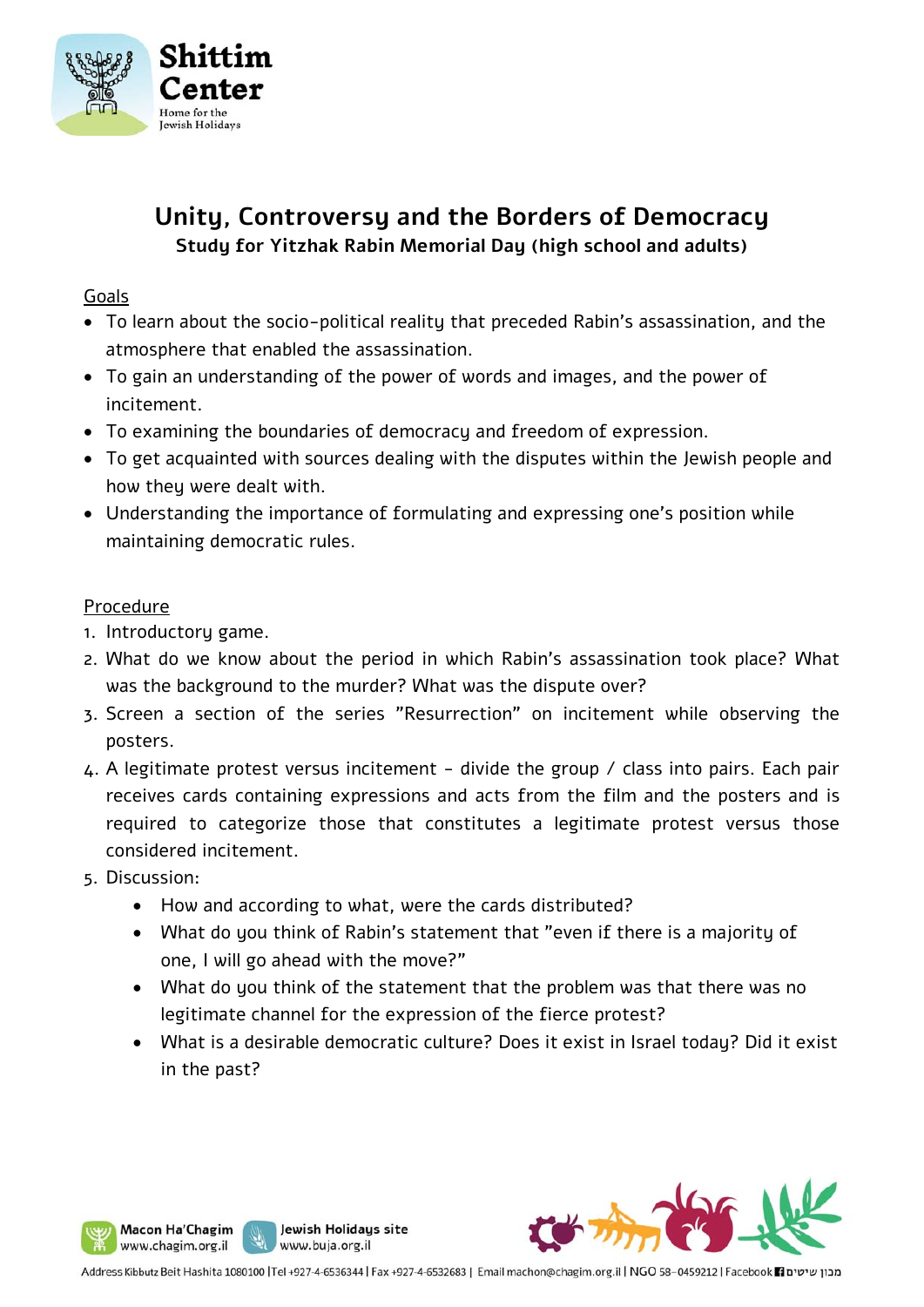

- 6. Reading Sources (Appendix)
	- From the Place we are Right / Yehuda Amichai -

Why should flowers not bloom from where we are right? What is the message of the poem? What stands opposite justice? What makes the world 'loose'? Why was the house destroyed?

## • The Attic of Hananiah the son of Hezekiah

What is the situation? What was the problem with the decisions made in Hananiah's attic?

Why was this day as difficult as when the day the golden heifer was made? How can a dispute lead to bloodshed? Is this the prevailing culture then and todau?

• Both These and These are the Words of the Living G-d

What is the relationship between Beit Shammai and Beit Hillel according to the passage?

Why did the legal verdict follow the 'House of Hillel'? (Lenient, Pluralists) If Halacha is like the House of Hillel, why is it important to say that both these and these are the words of the living G-d?

Order of women

What is the relationship between Beit Hillel and Beit Shammai according to the passage?

Why is it important to emphasize that members of the house of Hillel and of the House of Shamai intermarry between them?

#### 7. Summarizing Discussion

- What is the danger in extreme positions? How can freedom of expression be maintained without leading to incitement?
- What is the danger in the absence of a position and of standing on the sidelines?
- Are we a more cautious company? more democratic after the murder?

J ľ



Macon Ha'Chagim

www.chagim.org.il

Jewish Holidays site

www.buja.org.il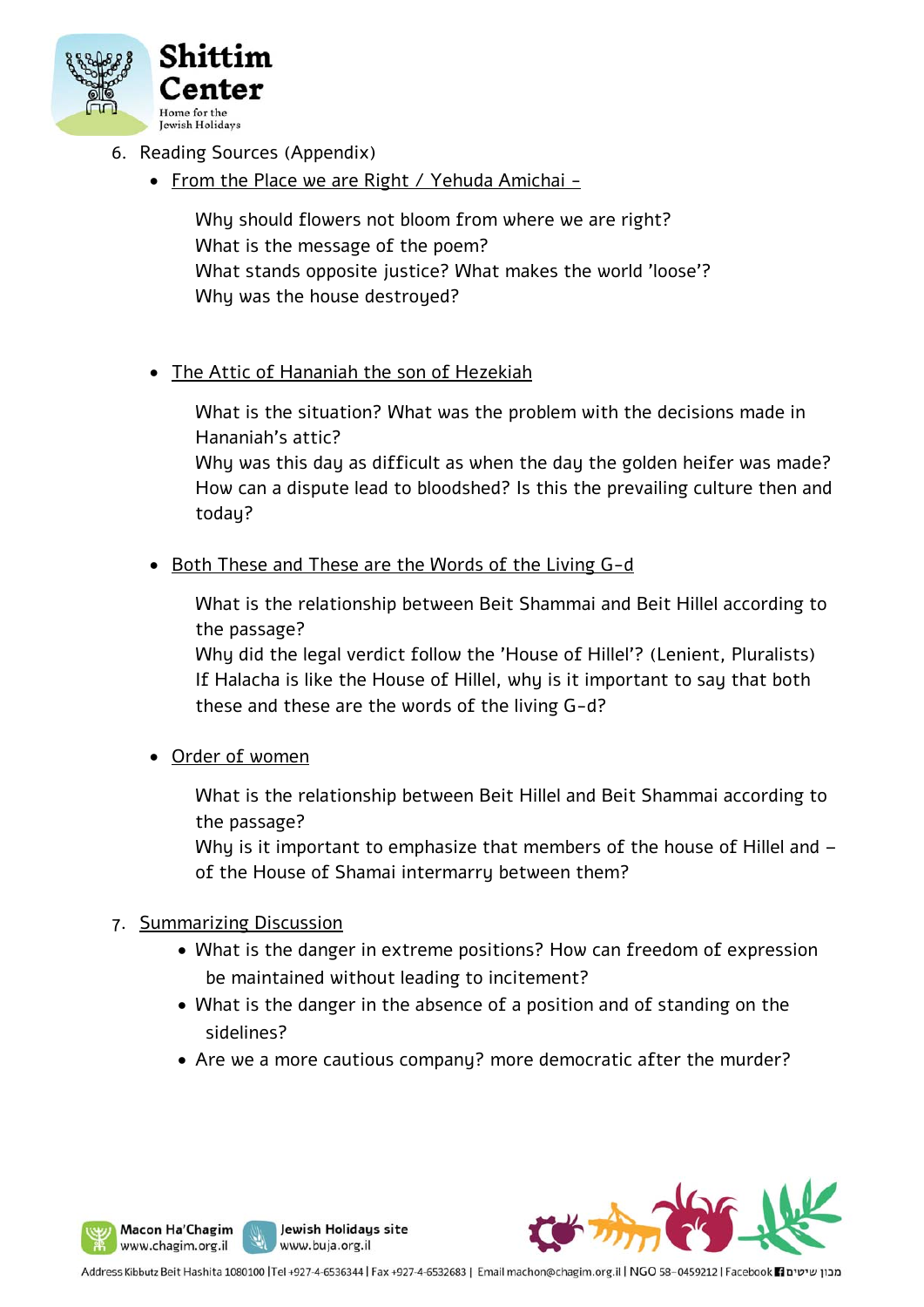

# **The Place Where We are Right /Yehuda Amichai**

From the place where we are right There will never grow flowers in Spring.

The place where we are right is hard and trampled like a yard.

Yet doubts and loves make the world as loose as a mole, as ploughed earth.

And you shall hear a whisper in the place where the house that had been was destroued.

**Talmud Yerushalmi – Order of Moed, Tractate Shabbat** - page 9a, chapter 1, Halacha 4 Mishnah

And these are the laws that were said in the attic of Hananiah, the son of Hezekiah the son of Geron, as the time there were those who ascended to visit him, and the house of Shammai had a majority over those of the house of Hillel. And they made 18 decrees on that dau: ...

#### **Page 9, Chapter A, Halacha 4, Gemara**

That day was difficult for Israel as the day the golden calf was made. Rabbi Eliezer says that on that day they went too far. ... The Sage R. Yehoshua Onyea said that the disciples of Beit Shammai stood below and had killed some of the Beit Hillel disciples. We learn that six of them ascended and the rest of them were threatened with swords and spears. We learn that they decreed eighteen things, and for eighteen they were the majority and regarding eighteen they differed in opinion.